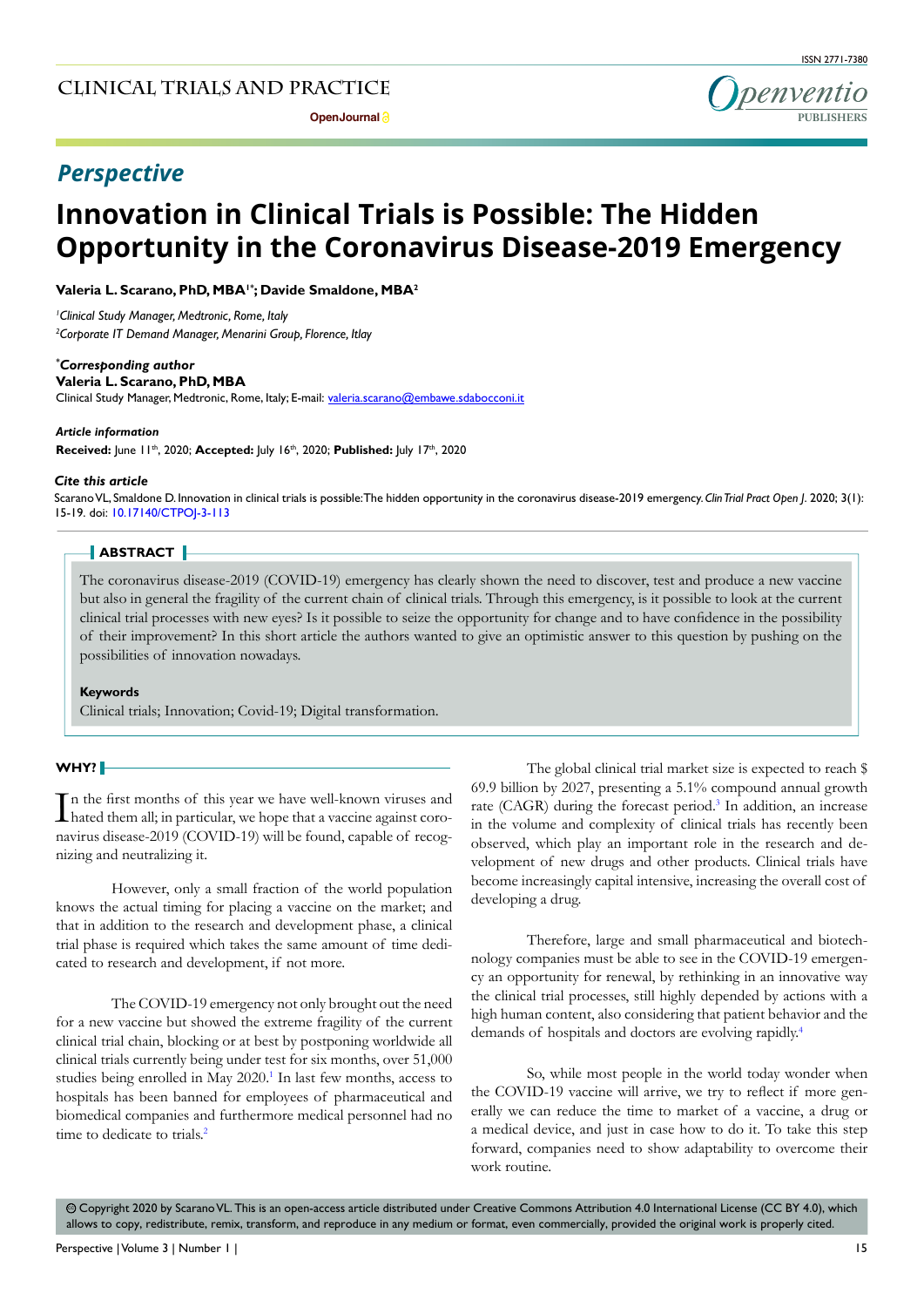Since the pandemic it is necessary to look at clinical trials process with different eyes. Yes, you can look at the problem from a different point of view even in very traditionalist areas, such as healthcare field. Even more in these moments of global difficulty, we must seize the opportunity for change, have confidence in the possibility of continuous improvement with the ambition to do something new, useful and great. It is necessary to find ways to challenge the status quo and indicate an alternative to this sector, a model that can also be sustainable in the future.<sup>5</sup>

But let's go back for a moment to the COVID-19 case, the time to market of the COVID-19 vaccine can vary from 12-months, according to the most optimistic forecasts, to 24-months, according to the most realistic ones. If for a clinical trial lasting 12-months on for example 10,000 patients we could save even 2-months, does it sound good for you? 60-days compared to 360 may seem few, but if we think about contagious that occurred in 60-days or more simply to the world economy freeze for 60-days, perhaps our perspective would change.

Analyzing a drug or a biomedical device development process from several points of view, we are convinced that innovation can also be brought about by acting also on a phase different from research and development. You can innovate, you can also create value by expanding the data processing and delivery services and channels. Yes, because this vision will allow those who undertake this path to acquire much of the value of the clinical chain, in a large and growing market with an easily scalable model.

# **WHAT?**

The crisis broke or cracked the existing links in the clinical chain or highlighted their weak links, including operations.

We believe that we are born to be connected, but is this also true for clinical trials? Is it possible to think a new fully connected clinical trial process? Can missing links be introduced to the clinical trial process which would allow to give it a fully connected circular structure?

Yes, we believe that an ally can be found in the isolation between the trial phases, undergone in last months, to perhaps discover that in the isolation (modularity) there is an added value for achieving the objectives.

It is important to work together to understand how many different ways existing to achieve the same goal. Then the confidence in the possibility of being able to remove the obstacles that will prevent each individual solution from fully expressing its potential, precisely this trust will do good for the business, for new businesses.

Is it possible to think of a solution that makes sponsor companies also process facilitators? Think about the use of real-time technologies as benefits carriers both to companies and to those who carry out clinical studies in hospitals? Is it possible to think the clinical study in a truly patient centric way? Could a simplification of processes improve the user experience for all involved actors?

However, for every idea that arises there have to be persons who build the infrastructure to turn it into reality. This infrastructure is what will make any change possible and success measurable. The strategic focus to implement this innovation will not be the introduction of a technological innovation but the use of already available technological solutions; essentially converting a technological innovation into what is called a value innovation.

The innovation of the process can reduce direct travel costs of company staff, management costs of studies in terms of data and safety management and research and development (R&D) thanks to real-time data collection. It will also have a strong corporate, hospital and social benefit by reducing the duration of a clinical trial and therefore speeding up the product launch on the market. Many sectors need new value-cost frontiers, the health sector is certainly one of them.

There will be a profound change in the "old style" market of clinical trials, rethought with a new business model that will allow tangible benefits for all stakeholders. This innovation will allow existing markets to be recreated and expanded beyond the previous limits. With the regeneration of these markets and the expansion of boundaries, growth will take place because the innovative solution will drive new demand and convert non-consumers into consumers. The strength, weakness, opportunities, threats (SWOT) analysis implemented thinking of the introduction of innovation in clinical studies and shown in Figure 1 shows significant strengths and opportunities.

The global clinical trials market is extremely fragmented and for the most part managed directly by pharmaceutical or biomedical companies or partly entrusted to clinical consultancy companies, perhaps the fragmented nature of the actors involved has allowed the clinical trials sector to show itself so weak with the arrival of the pandemic from COVID-19. Today we have the opportunity to take charge of an infrastructure innovation for growth in communication and clinical connection. Mobility of people is a status in clinical trials, henceforth it is more data and information that will travel and fewer people.

If it is true that the virus has been a catalyst for some processes of change, accelerating (or rather, forcing) the adoption of methodologies such as smart working, on the other hand, however, it has only pushed the transposition into digital of the processes previously performed in office. This "digitization" is not and cannot be the digital transformation that companies need, but must represent the kick-off of a game, that of true digital transformation, which perhaps some companies still hoped would not have to play.<sup>6</sup>

In these weeks it has been clearly and painfully evident to everyone how basically all industries, besides maybe software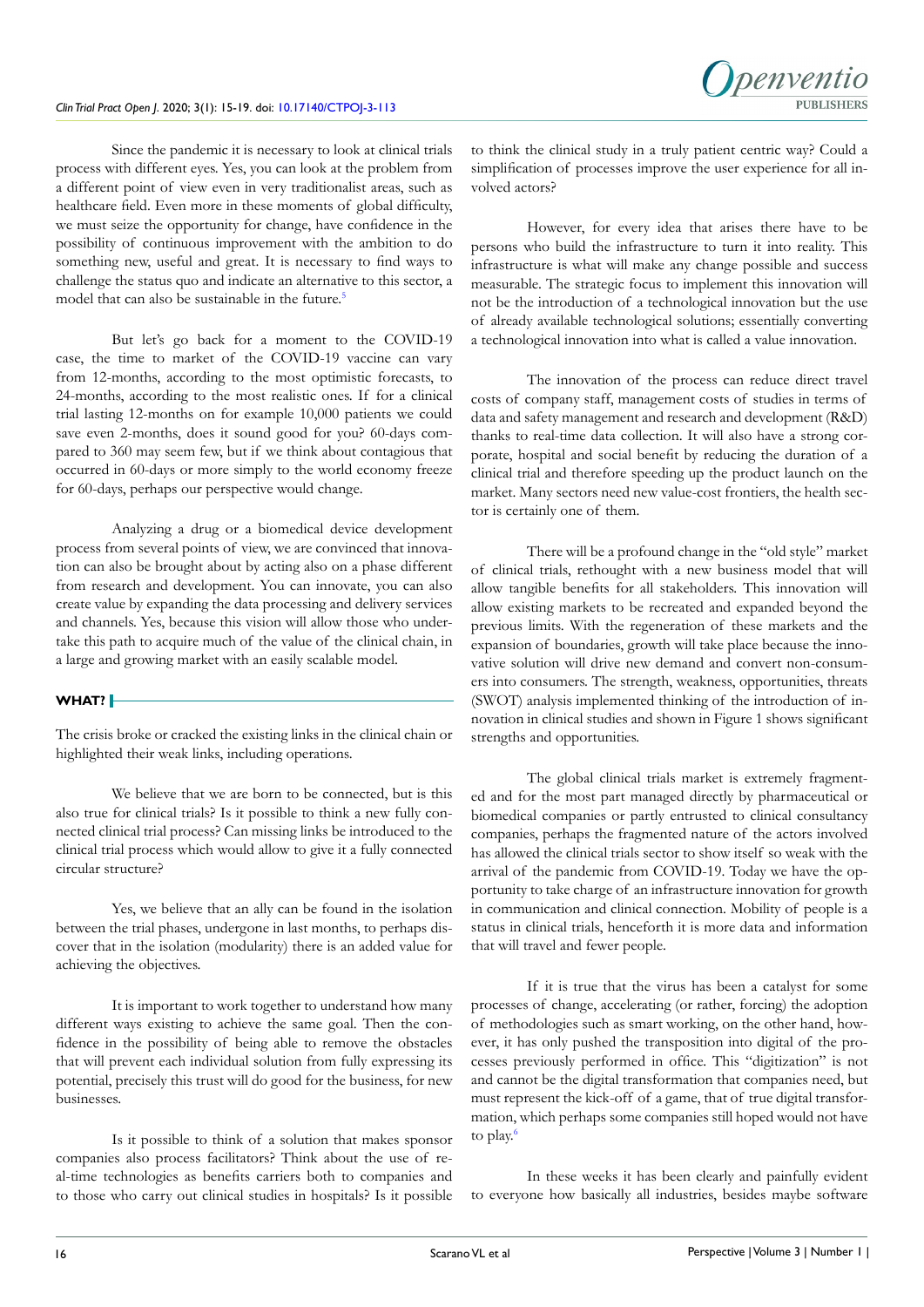

development, have been substantially unprepared to face such an event and this because they still mainly depend on face-to-face dynamics and on non-resilient processes.

Even in highly regulated environments such as pharmaceutical, biopharmaceutical and medical devices, R&D and production it has been clear that, even though subject to highly documented processes managed through very strict and precise procedures, the dependency on the day-to-day physical contact was still one of the main drivers in the decision-making process of small, medium and large companies alike.

How could have pharmaceutical and biomedical companies dealt with the crisis and how resilient would they have been if processes such as clinical research had already undergone a true digital transformation? As we have said the tools to carry out this change are already available and in some cases the only action that needs truly to be performed is connecting the dots (dots, modules) that comprise a wider ecosystem where companies, contract research organization (CROs), hospitals and regulatory bodies live, share information and manage R&D processes.

Being disruptive is not strictly necessary, even though this topic is quite dear to many influencers in the digital & innovation space, but simply using the various technologies that have been already studied and developed in different fields could suffice.<sup>7,8</sup>

Let's then start with dematerializing the documentation produced during clinical studies, a process that not only would save precious time for healthcare professionals that physically execute the study, but that would also improve data accuracy and integrity. In this scenario the relevant information would be input only once into the system and immediately checked before being transferred in a secure way to the following steps of the process. This approach is what is defined as data integrity by design, a concept that is particularly relevant in pharmaceutical production and that could be easily applied in clinical research with unchanged validity and efficacy. The electronic medial record (eMR) is undoubtedly the starting point to achieve this objective, even though it would need to be further improved in security and interoperability to be widely adopted. If a single eMR format could be used in all hospitals nationwide or at international level, this would represent a significant advantage for the tech companies working in this field that could start building solutions to manage and elaborate, in a totally secure and safe way, the information related to a specific patient instead of being forced to manage multiple eMR standards.

Technology now provides very effective solutions to ensure both the integrity and the secrecy of the data stored in a specific system both through traditional encryption tools as well as through innovative technologies such as blockchain. In a blockchain application, the same set of data is replicated simultaneously on the different nodes of the network that become more secured the more nodes are included in it (the so called "peripheral trust" effect). This tool could then contribute to improve data exchange reliability between different blockchain actors making at the same time the data flow completely transparent and fully traceable, ensuring data integrity.

Just only by mentioning two technologies it's possible to start imagining an ecosystem made of a set of information input only once at the source and then securely and transparently managed on-line. These tool could be always available to the people that need to use it and could be developed using a format that would foster data exchange and enrichment through the various steps of the clinical process.

The use of artificial intelligence (AI) and machine learning applied to this data could help selecting in a quick and efficient way the most suitable patients for a specific clinal study that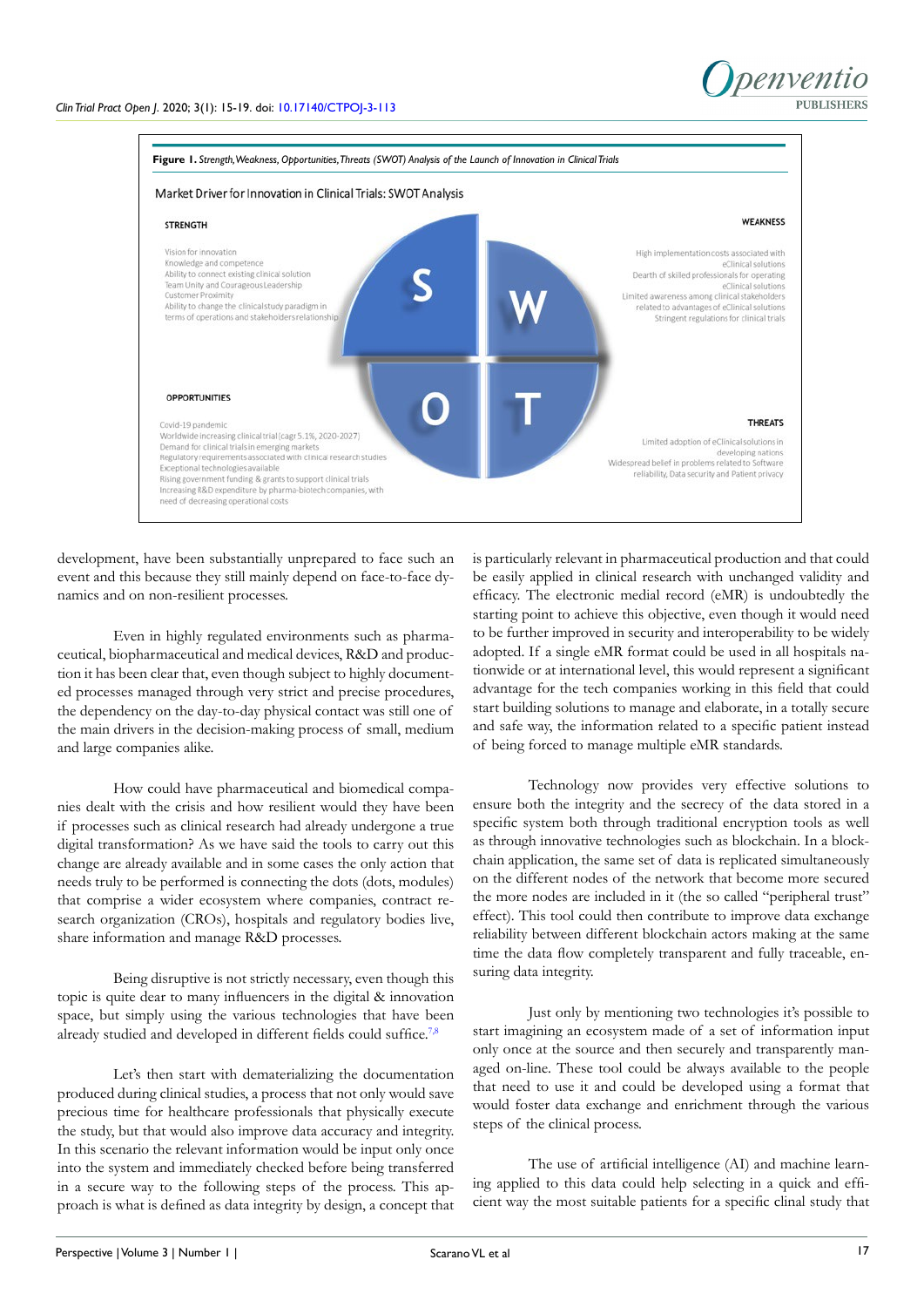



is about to be launched or identifying trends that are not easily recognizable in the current manual data analysis and revision process.9-11 Solutions performed by a specific program or algorithm, therefore allowing people to focus on either decisional activities or on tasks in which human intuition is a key success factor; more time dedicated to high value added activities and less effort wasted in mechanical data checks, then, in order to be able to improve the overall clinical studies quality, decrease their duration and lower their overall execution cost. This is for sure not the first time that the use of AI is mentioned in relation to clinical research, but how many companies have been brave enough to move the first steps towards a Proof of Concept (PoC)? And how many companies that have actually started a PoC have been able to complete one, overcoming the obstacles represented by the perfused fragmentation mentioned earlier?

The development of a technological solution is only one of the elements that are needed to carry out a true digital transformation in this field.12 To make this innovation as success, as further detailed in Figure 2, it is paramount that all the entities involved in the process: hospitals, companies and regulatory bodies are willing to pursue this objective and to recognize the actual need to change the process in order to make it more robust, efficient and secure. Continuing to work in the current way does not, per se, ensure a greater compliance or data integrity, but has the only effect to bound companies to an outdate clinical trial process vision that

prevents innovation and discourages new ideas generation and implementation.

This field bears such a wealth of possibilities that starting the journey could be a strong driver for the creation of significant competitive advantage. Once a basic solution will be implemented it will be possible to further develop new tools that could allow to work on an early study approval based on solid data simulation and extrapolation that could be used when the need arise, such as in the COVID-19 emergency, without compromising the study quality or taking "shortcuts".

# **WHO?**

The COVID-19 emergency has partially contributed, from one side, to highlight how much clinical trial companies are still significantly unprepared to manage this kind of situations, and on the other, to impose on companies, hospitals and regulatory bodies a greater adoption, where possible and feasible in the given time frame, of new technologies.

This has been a true test bench for the companies' culture, often too based on the actual physical workplace and on the face-to-face relationship with customers and vendors, as well as for the resilience of their processes.